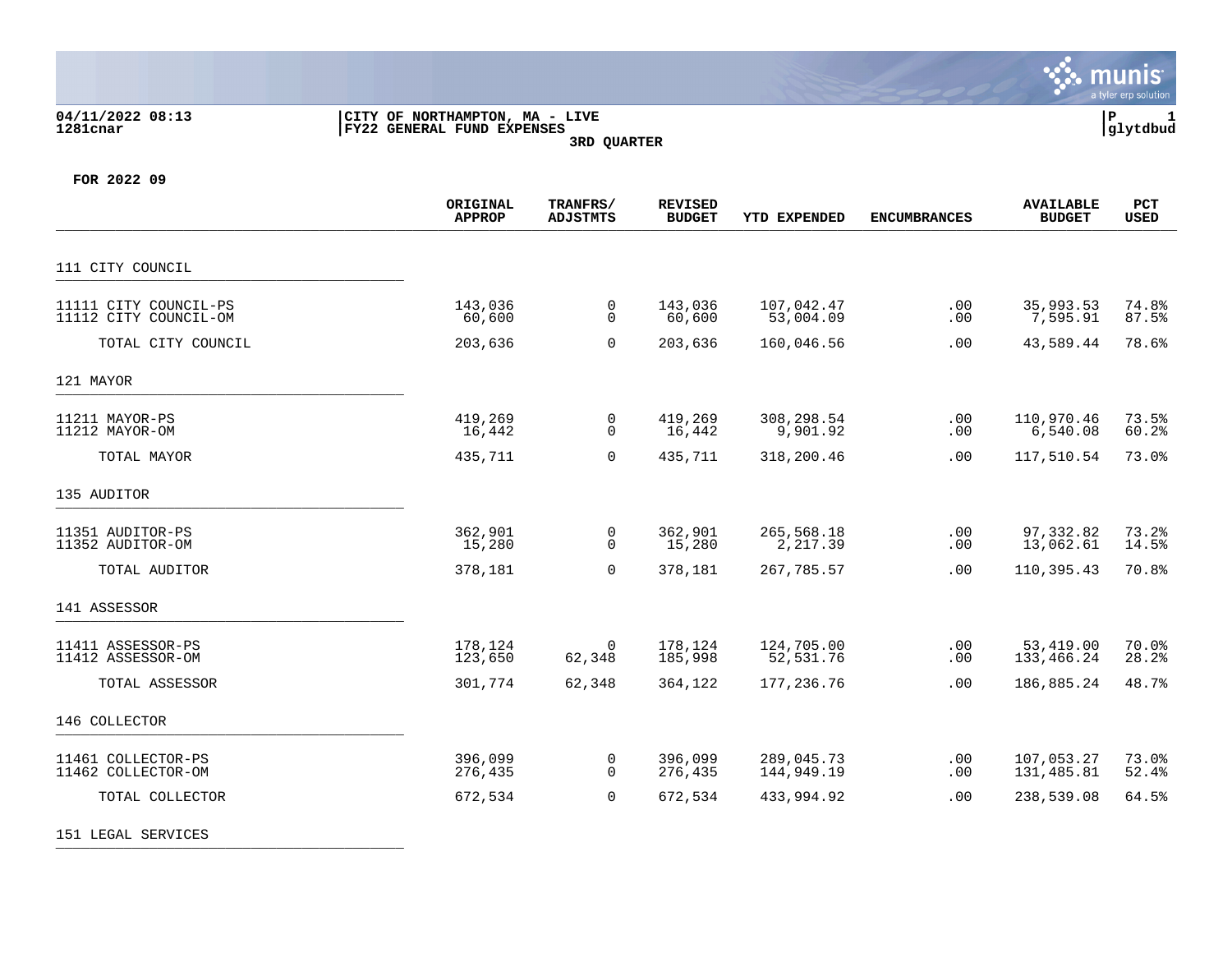

## **04/11/2022 08:13 |CITY OF NORTHAMPTON, MA - LIVE |P 2 1281cnar |FY22 GENERAL FUND EXPENSES |glytdbud 3RD QUARTER**



**FOR 2022 09**

| 151<br>LEGAL SERVICES                                                           | ORIGINAL<br><b>APPROP</b> | TRANFRS/<br><b>ADJSTMTS</b> | <b>REVISED</b><br><b>BUDGET</b> | <b>YTD EXPENDED</b>      | <b>ENCUMBRANCES</b> | <b>AVAILABLE</b><br><b>BUDGET</b> | PCT<br><b>USED</b> |
|---------------------------------------------------------------------------------|---------------------------|-----------------------------|---------------------------------|--------------------------|---------------------|-----------------------------------|--------------------|
|                                                                                 |                           |                             |                                 |                          |                     |                                   |                    |
| 11512 LEGAL SERVICES-OM                                                         | 275,000                   | $\mathbf{0}$                | 275,000                         | 138,771.58               | .00                 | 136, 228. 42                      | 50.5%              |
| TOTAL LEGAL SERVICES                                                            | 275,000                   | $\Omega$                    | 275,000                         | 138,771.58               | .00                 | 136,228.42                        | 50.5%              |
| 152 HUMAN RESOURCES                                                             |                           |                             |                                 |                          |                     |                                   |                    |
| 11521 HUMAN RESOURCES-PS<br>11522 HUMAN RESOURCES-OM                            | 310,139<br>19,550         | 0<br>$\mathbf 0$            | 310,139<br>19,550               | 221,010.15<br>2,605.46   | .00<br>.00          | 89,128.85<br>16,944.54            | 71.3%<br>13.3%     |
| TOTAL HUMAN RESOURCES                                                           | 329,689                   | $\mathbf 0$                 | 329,689                         | 223,615.61               | .00                 | 106,073.39                        | 67.8%              |
| 155 INFORMATION TECHNOLOGY                                                      |                           |                             |                                 |                          |                     |                                   |                    |
| 11551 INFORMATION TECHNOLOGY - PS<br>11552 INFORMATION TECHNOLOGY - OM          | 466,231<br>688,089        | 0<br>$\Omega$               | 466,231<br>688,089              | 307,866.81<br>552,874.03 | .00<br>.00          | 158,364.19<br>135, 214.97         | 66.0%<br>80.3%     |
| TOTAL INFORMATION TECHNOLOGY                                                    | 1,154,320                 | $\Omega$                    | 1,154,320                       | 860,740.84               | .00                 | 293,579.16                        | 74.6%              |
| 161 CITY CLERK                                                                  |                           |                             |                                 |                          |                     |                                   |                    |
| 11611 CITY CLERK-PS<br>11612 CITY CLERK-OM                                      | 306,893<br>32,525         | $\Omega$<br>1,236           | 306,893<br>33,761               | 209,592.62<br>35,798.01  | .00<br>.00          | 97,300.38<br>$-2,036.81$          | 68.3%<br>106.0%    |
| TOTAL CITY CLERK                                                                | 339,418                   | 1,236                       | 340,654                         | 245,390.63               | .00                 | 95, 263.57                        | 72.0%              |
| 175 PLANNING & SUSTAINABILITY                                                   |                           |                             |                                 |                          |                     |                                   |                    |
| 11751 PLANNING & SUSTAINABILITY<br>$-$ P<br>11752 PLANNING & SUSTAINABILITY -OM | 390,089<br>61,200         | 0<br>$\Omega$               | 390,089<br>61,200               | 291,903.99<br>26,773.70  | .00<br>.00          | 98,185.01<br>34,426.30            | 74.8%<br>43.7%     |
| TOTAL PLANNING & SUSTAINABILITY                                                 | 451,289                   | $\mathbf 0$                 | 451,289                         | 318,677.69               | .00                 | 132,611.31                        | 70.6%              |

192 CENTRAL SERVICES \_\_\_\_\_\_\_\_\_\_\_\_\_\_\_\_\_\_\_\_\_\_\_\_\_\_\_\_\_\_\_\_\_\_\_\_\_\_\_\_\_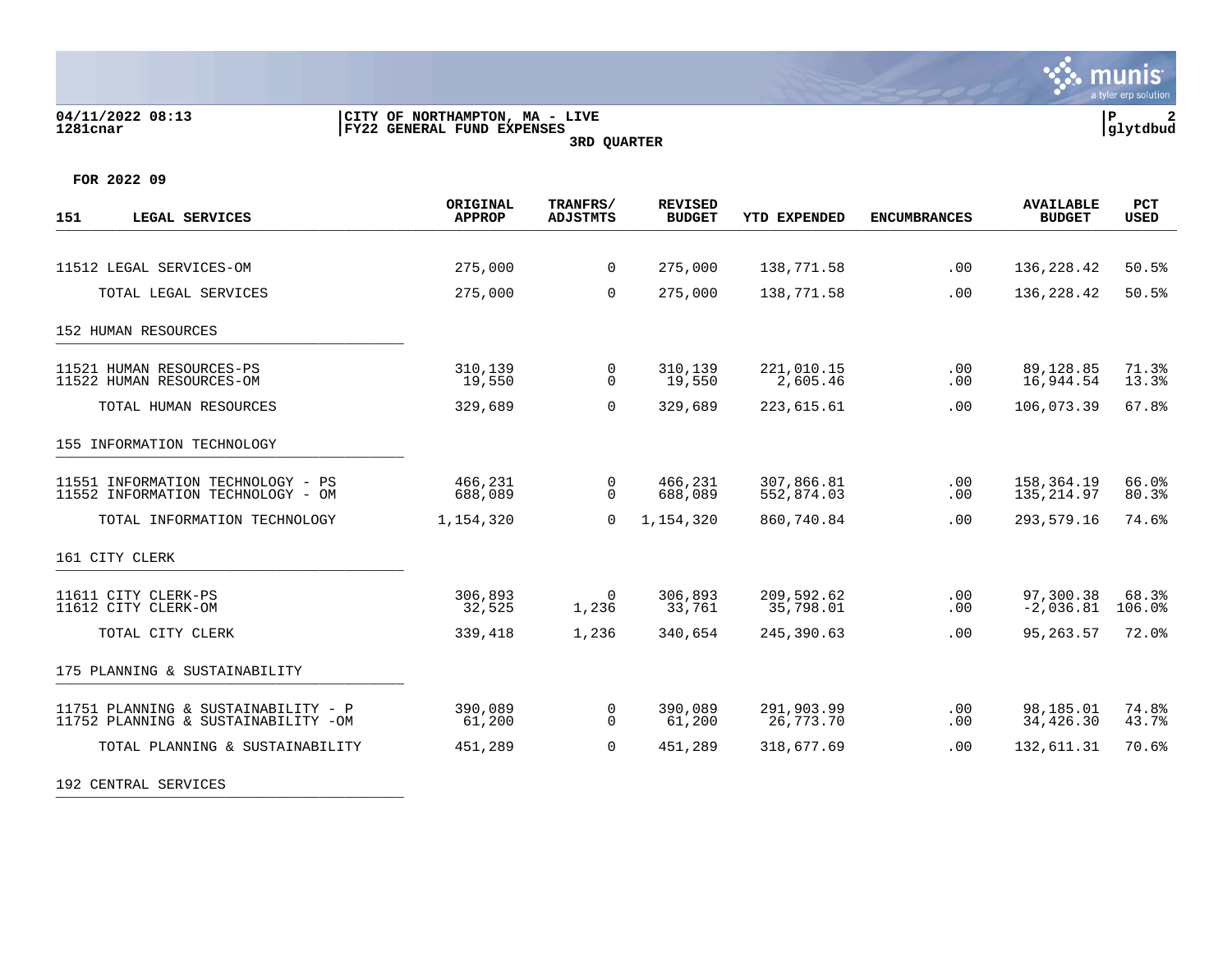

### **04/11/2022 08:13 |CITY OF NORTHAMPTON, MA - LIVE |P 3 1281cnar |FY22 GENERAL FUND EXPENSES |glytdbud 3RD QUARTER**



**FOR 2022 09**

| 192<br>CENTRAL SERVICES                                            | ORIGINAL<br><b>APPROP</b>        | TRANFRS/<br><b>ADJSTMTS</b> | <b>REVISED</b><br><b>BUDGET</b> | YTD EXPENDED                           | <b>ENCUMBRANCES</b> | <b>AVAILABLE</b><br><b>BUDGET</b> | PCT<br><b>USED</b>       |
|--------------------------------------------------------------------|----------------------------------|-----------------------------|---------------------------------|----------------------------------------|---------------------|-----------------------------------|--------------------------|
| 11921 CENTRAL SERVICES-PS<br>11922 CENTRAL SERVICES-OM             | 749,152<br>1,060,050             | $\mathbf 0$<br>122,471      | 749,152<br>1,182,521            | 463,962.75<br>904,231.09               | .00<br>.00          | 285, 189. 25<br>278, 289.49       | 61.9%<br>76.5%           |
| TOTAL CENTRAL SERVICES                                             | 1,809,202                        | 122,471                     | 1,931,673                       | 1,368,193.84                           | .00                 | 563, 478.74                       | 70.8%                    |
| 210 POLICE                                                         |                                  |                             |                                 |                                        |                     |                                   |                          |
| 12101 POLICE-PS<br>12102 POLICE-OM<br>12103 POLICE-CAP             | 5,653,469<br>555,965<br>$\Omega$ | $\Omega$<br>95,903<br>4,474 | 5,653,469<br>651,868<br>4,474   | 3,838,339.09<br>360,647.98<br>4,474.08 | .00<br>.00<br>.00   | 1,815,129.91<br>291,220.02<br>.00 | 67.9%<br>55.3%<br>100.0% |
| TOTAL POLICE                                                       | 6,209,434                        | 100,377                     | 6,309,811                       | 4, 203, 461. 15                        | .00                 | 2,106,349.93                      | 66.6%                    |
| 211 PARKING ENFORCEMENT                                            |                                  |                             |                                 |                                        |                     |                                   |                          |
| 12111 PARKING ENFORCEMENT-PS<br>12112 PARKING ENFORCEMENT-OM       | 188,023<br>12,200                | 0<br>$\mathbf 0$            | 188,023<br>12,200               | 86,760.12<br>3,865.64                  | .00<br>.00          | 101,262.88<br>8,334.36            | 46.1%<br>31.7%           |
| TOTAL PARKING ENFORCEMENT                                          | 200,223                          | $\Omega$                    | 200,223                         | 90,625.76                              | .00                 | 109,597.24                        | 45.3%                    |
| 212 PUBLIC SAFETY COMM CENTER                                      |                                  |                             |                                 |                                        |                     |                                   |                          |
| 12121 PUBLIC SAFETY COMM CTR-PS<br>12122 PUBLIC SAFETY COMM CTR-OM | 696,014<br>31,392                | 0<br>$\Omega$               | 696,014<br>31,392               | 426,397.17<br>20,839.63                | .00<br>.00          | 269,616.83<br>10,552.37           | 61.3%<br>66.4%           |
| TOTAL PUBLIC SAFETY COMM CENTER                                    | 727,406                          | $\Omega$                    | 727,406                         | 447,236.80                             | .00                 | 280,169.20                        | 61.5%                    |
| 220 FIRE RESCUE DEPARTMENT                                         |                                  |                             |                                 |                                        |                     |                                   |                          |
| 12201 FIRE RESCUE<br>$- PS$<br>12202 FIRE RESCUE - OM              | 5,803,146<br>778,930             | 0<br>329,294                | 5,803,146<br>1,108,224          | 4,018,827.53<br>485, 331.42            | .00<br>.00          | 1,784,318.47<br>622,892.42        | 69.3%<br>43.8%           |
| TOTAL FIRE RESCUE DEPARTMENT                                       | 6,582,076                        | 329,294                     | 6,911,370                       | 4,504,158.95                           | .00                 | 2,407,210.89                      | 65.2%                    |

241 BUILDING INSPECTORS \_\_\_\_\_\_\_\_\_\_\_\_\_\_\_\_\_\_\_\_\_\_\_\_\_\_\_\_\_\_\_\_\_\_\_\_\_\_\_\_\_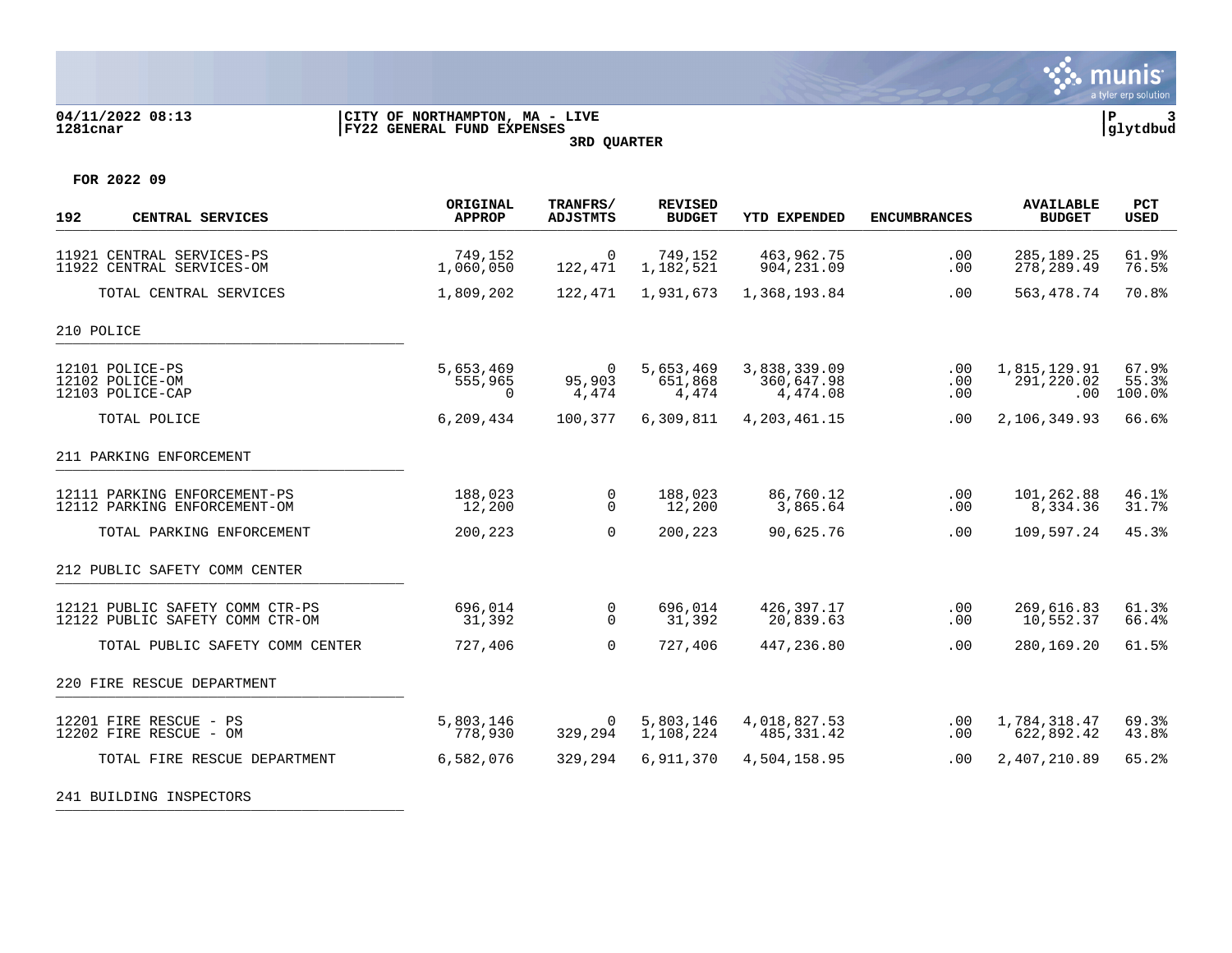

# **04/11/2022 08:13 |CITY OF NORTHAMPTON, MA - LIVE |P 4 1281cnar |FY22 GENERAL FUND EXPENSES |glytdbud**

**3RD QUARTER**



**FOR 2022 09**

| 241<br><b>BUILDING INSPECTORS</b>                            | ORIGINAL<br><b>APPROP</b>     | TRANFRS/<br><b>ADJSTMTS</b>         | <b>REVISED</b><br><b>BUDGET</b> | YTD EXPENDED                             | <b>ENCUMBRANCES</b> | <b>AVAILABLE</b><br><b>BUDGET</b>        | PCT<br><b>USED</b>      |
|--------------------------------------------------------------|-------------------------------|-------------------------------------|---------------------------------|------------------------------------------|---------------------|------------------------------------------|-------------------------|
| 12411 BUILDING INSPECTORS-PS<br>12412 BUILDING INSPECTORS-OM | 493,086<br>26,200             | 0<br>$\mathbf 0$                    | 493,086<br>26,200               | 346, 327. 17<br>7.578.58                 | .00<br>.00          | 146,758.83<br>18,621.42                  | 70.2%<br>28.9%          |
| TOTAL BUILDING INSPECTORS                                    | 519,286                       | 0                                   | 519,286                         | 353,905.75                               | .00                 | 165,380.25                               | 68.2%                   |
| 421 DPW-ADMIN & ENGINEERING                                  |                               |                                     |                                 |                                          |                     |                                          |                         |
| 14211 DPW ADMINISTRATION-PS<br>14212 DPW ADMINISTRATION-OM   | 245,357<br>37,750             | 0<br>$\Omega$                       | 245,357<br>37,750               | 163,854.51<br>26,752.91                  | $.00 \,$<br>.00     | 81,502.49<br>10,997.09                   | 66.8%<br>70.9%          |
| TOTAL DPW-ADMIN & ENGINEERING                                | 283,107                       | 0                                   | 283,107                         | 190,607.42                               | .00                 | 92,499.58                                | 67.3%                   |
| 422 HIGHWAYS                                                 |                               |                                     |                                 |                                          |                     |                                          |                         |
| 14221 HIGHWAYS-PS<br>14222 HIGHWAYS-OM<br>14223 HIGHWAYS-CAP | 754,107<br>445,150<br>510,000 | $\overline{0}$<br>72,800<br>325,176 | 754,107<br>517,950<br>835,176   | 422, 475.57<br>271,764.72<br>127, 172.80 | .00<br>.00<br>.00   | 331,631.43<br>246, 185. 28<br>708,003.55 | 56.0%<br>52.5%<br>15.2% |
| TOTAL HIGHWAYS                                               | 1,709,257                     | 397,976                             | 2,107,233                       | 821, 413.09                              | .00                 | 1,285,820.26                             | 39.0%                   |
| 423 SNOW & ICE                                               |                               |                                     |                                 |                                          |                     |                                          |                         |
| 14231 SNOW & ICE-PS<br>14232 SNOW & ICE-OM                   | 131,000<br>369,000            | 0<br>$\Omega$                       | 131,000<br>369,000              | 179,060.49<br>401,798.66                 | .00<br>.00          | $-48,060.49$<br>$-32,798.66$             | 136.7%<br>108.9%        |
| TOTAL SNOW & ICE                                             | 500,000                       | $\Omega$                            | 500,000                         | 580,859.15                               | .00                 | $-80, 859.15$                            | 116.2%                  |
| 481 PARKING                                                  |                               |                                     |                                 |                                          |                     |                                          |                         |
| 14811 PARKING-PS<br>14812 PARKING-OM<br>14813 PARKING-CAP    | 245,016<br>261,966<br>90,000  | 0<br>0<br>$\Omega$                  | 245,016<br>261,966<br>90,000    | 177,811.02<br>123,927.52<br>54,462.56    | .00<br>.00<br>.00   | 67,204.98<br>138,038.48<br>35,537.44     | 72.6%<br>47.3%<br>60.5% |
| TOTAL PARKING                                                | 596,982                       | $\Omega$                            | 596,982                         | 356,201.10                               | .00                 | 240,780.90                               | 59.7%                   |

492 DPW FORESTRY, PARKS & REC \_\_\_\_\_\_\_\_\_\_\_\_\_\_\_\_\_\_\_\_\_\_\_\_\_\_\_\_\_\_\_\_\_\_\_\_\_\_\_\_\_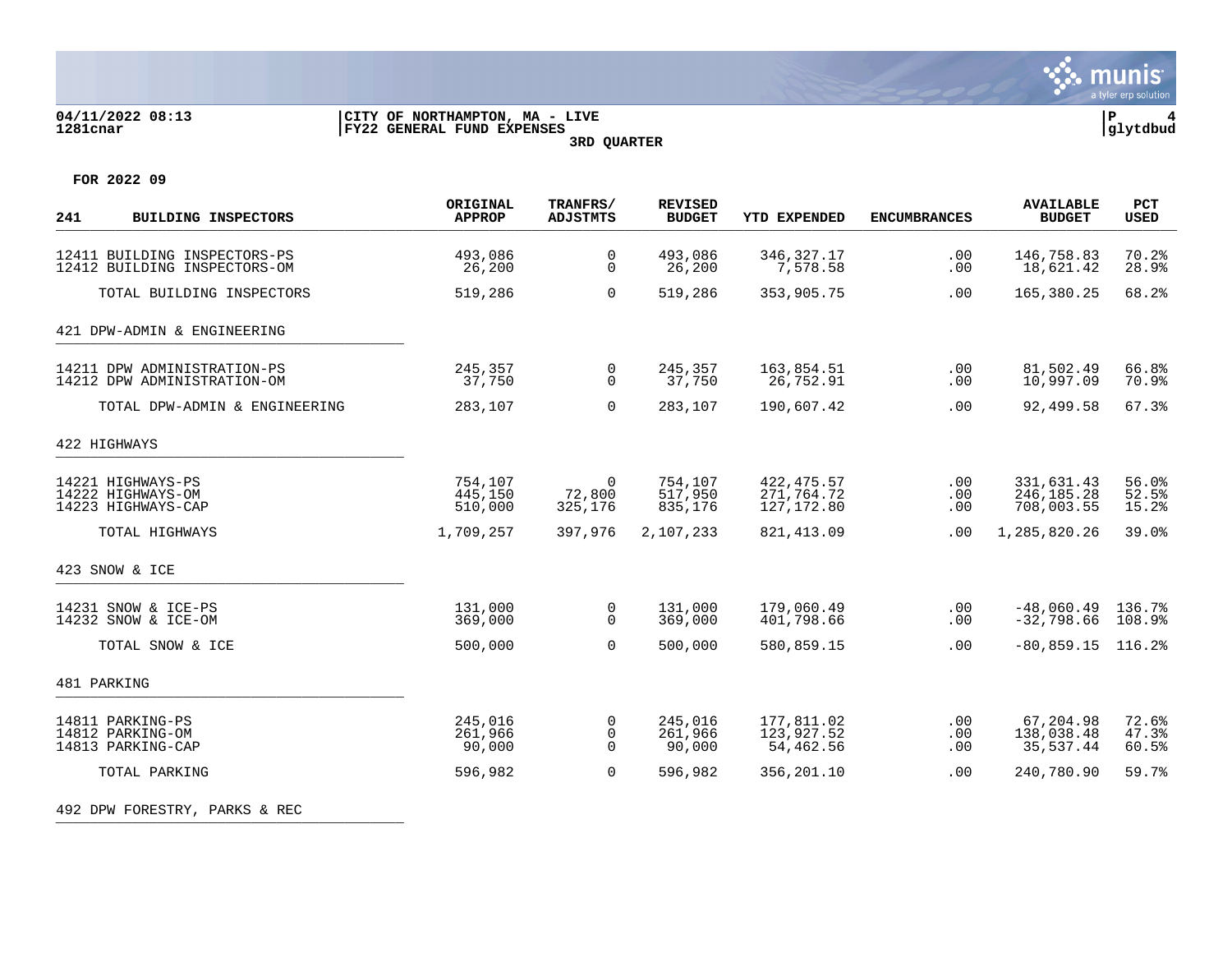

#### **04/11/2022 08:13 |CITY OF NORTHAMPTON, MA - LIVE |P 5 1281cnar |FY22 GENERAL FUND EXPENSES |glytdbud 3RD QUARTER**

**FOR 2022 09**

| 492<br>DPW FORESTRY, PARKS & REC                                                                                | ORIGINAL<br><b>APPROP</b>       | TRANFRS/<br><b>ADJSTMTS</b>    | <b>REVISED</b><br><b>BUDGET</b> | <b>YTD EXPENDED</b>                   | <b>ENCUMBRANCES</b> | <b>AVAILABLE</b><br><b>BUDGET</b>       | PCT<br><b>USED</b>      |
|-----------------------------------------------------------------------------------------------------------------|---------------------------------|--------------------------------|---------------------------------|---------------------------------------|---------------------|-----------------------------------------|-------------------------|
| 14921 DPW FORESTRY, PARKS & REC-PS<br>14922 DPW FORESTRY, PARKS & REC-OM<br>14923 DPW FORESTRY, PARKS & REC-CAP | 1,006,070<br>293,750<br>150,000 | 0<br>$\overline{0}$<br>162,124 | 1,006,070<br>293,750<br>312,124 | 615,689.53<br>170,301.32<br>42,812.50 | .00<br>.00<br>.00   | 390,380.47<br>123,448.68<br>269, 311.33 | 61.2%<br>58.0%<br>13.7% |
| TOTAL DPW FORESTRY, PARKS & REC                                                                                 | 1,449,820                       | 162,124                        | 1,611,944                       | 828,803.35                            | .00                 | 783,140.48                              | 51.4%                   |
| 511 HEALTH DEPARTMENT                                                                                           |                                 |                                |                                 |                                       |                     |                                         |                         |
| 15111 HEALTH DEPARTMENT - PS<br>15112 HEALTH DEPARTMENT - OM                                                    | 548,630<br>43,710               | $\mathbf 0$<br>$\Omega$        | 548,630<br>43,710               | 361,936.13<br>36, 134. 44             | $.00 \,$<br>.00     | 186,693.87<br>7,575.56                  | 66.0%<br>82.7%          |
| TOTAL HEALTH DEPARTMENT                                                                                         | 592,340                         | $\Omega$                       | 592,340                         | 398,070.57                            | .00                 | 194,269.43                              | 67.2%                   |
| 529 COMMUNITY CARE                                                                                              |                                 |                                |                                 |                                       |                     |                                         |                         |
| 15291 COMMUNITY CARE-PS<br>15292 COMMUNITY CARE-OM                                                              | 112,255<br>311,700              | $\overline{0}$<br>$\Omega$     | 112,255<br>311,700              | .00<br>225.00                         | .00<br>.00          | 112,255.00<br>311,475.00                | $.0\%$<br>.1%           |
| TOTAL COMMUNITY CARE                                                                                            | 423,955                         | $\Omega$                       | 423,955                         | 225.00                                | .00                 | 423,730.00                              | .1%                     |
| 541 SENIOR SERVICES                                                                                             |                                 |                                |                                 |                                       |                     |                                         |                         |
| 15411 SENIOR SERVICES -PS<br>15412 SENIOR SERVICES - OM                                                         | 346,611<br>46,264               | 0<br>$\Omega$                  | 346,611<br>46,264               | 280, 238.65<br>25, 196. 15            | .00<br>.00          | 66,372.35<br>21,067.85                  | 80.9%<br>54.5%          |
| TOTAL SENIOR SERVICES                                                                                           | 392,875                         | $\Omega$                       | 392,875                         | 305,434.80                            | .00                 | 87,440.20                               | 77.7%                   |
| 543 VETERANS' SERVICE                                                                                           |                                 |                                |                                 |                                       |                     |                                         |                         |
| 15431 VETERANS' SERVICE-PS<br>15432 VETERANS'<br>SERVICE-OM                                                     | 219,824<br>580,600              | 0<br>$\Omega$                  | 219,824<br>580,600              | 159,984.24<br>266,594.67              | .00<br>.00          | 59,839.76<br>314,005.33                 | 72.8%<br>45.9%          |
| TOTAL VETERANS' SERVICE                                                                                         | 800,424                         | $\Omega$                       | 800,424                         | 426,578.91                            | .00                 | 373,845.09                              | 53.3%                   |

610 FORBES LIBRARY \_\_\_\_\_\_\_\_\_\_\_\_\_\_\_\_\_\_\_\_\_\_\_\_\_\_\_\_\_\_\_\_\_\_\_\_\_\_\_\_\_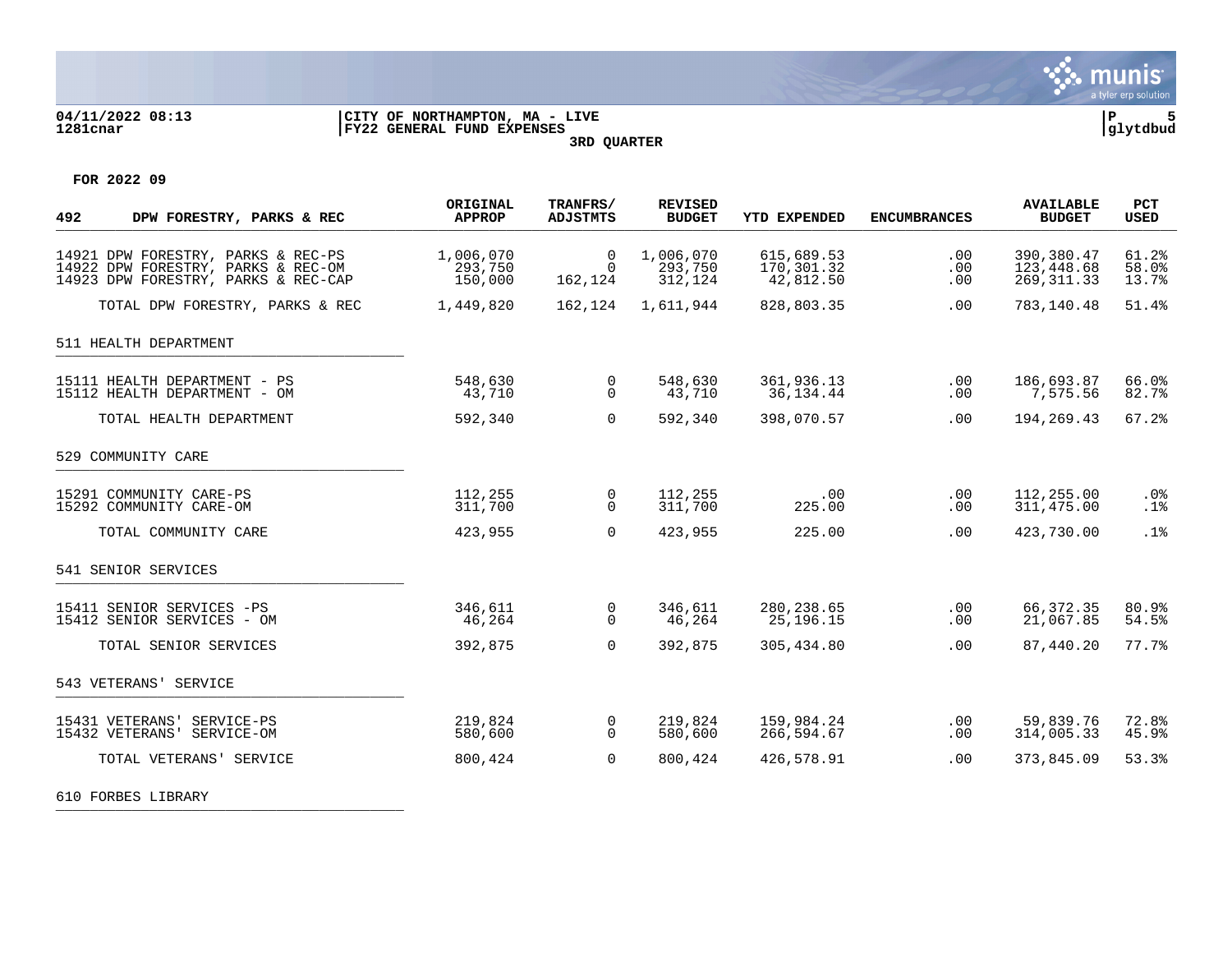

## **04/11/2022 08:13 |CITY OF NORTHAMPTON, MA - LIVE |P 6 1281cnar |FY22 GENERAL FUND EXPENSES |glytdbud 3RD QUARTER**



**FOR 2022 09**

| 610<br><b>FORBES LIBRARY</b>                                 | ORIGINAL<br><b>APPROP</b> | TRANFRS/<br><b>ADJSTMTS</b> | <b>REVISED</b><br><b>BUDGET</b> | YTD EXPENDED               | <b>ENCUMBRANCES</b> | <b>AVAILABLE</b><br><b>BUDGET</b> | <b>PCT</b><br><b>USED</b> |
|--------------------------------------------------------------|---------------------------|-----------------------------|---------------------------------|----------------------------|---------------------|-----------------------------------|---------------------------|
| 16101 FORBES LIBRARY-PS<br>16102 FORBES LIBRARY-OM           | 1,239,873<br>193,108      | 0<br>0                      | 1,239,873<br>193,108            | 1,033,227.50<br>168,704.91 | .00<br>.00          | 206,645.50<br>24,403.09           | 83.3%<br>87.4%            |
| TOTAL FORBES LIBRARY                                         | 1,432,981                 | 0                           | 1,432,981                       | 1,201,932.41               | .00                 | 231,048.59                        | 83.9%                     |
| 611 LILLY LIBRARY                                            |                           |                             |                                 |                            |                     |                                   |                           |
| 16111 LILLY LIBRARY-PS<br>16112 LILLY LIBRARY-OM             | 270,581<br>91,400         | 0<br>$\Omega$               | 270,581<br>91,400               | 225,484.20<br>76,166.70    | .00<br>.00          | 45,096.80<br>15,233.30            | 83.3%<br>83.3%            |
| TOTAL LILLY LIBRARY                                          | 361,981                   | $\mathbf 0$                 | 361,981                         | 301,650.90                 | .00                 | 60,330.10                         | 83.3%                     |
| 630 PARKS & RECREATION DEPARTMENT                            |                           |                             |                                 |                            |                     |                                   |                           |
| 16301 PARKS & RECREATION - PS<br>16302 PARKS & RECREATION-OM | 327,233<br>39,000         | 0<br>$\Omega$               | 327,233<br>39,000               | 258,053.08<br>27,859.89    | .00<br>.00          | 69,179.92<br>11,140.11            | 78.9%<br>71.4%            |
| TOTAL PARKS & RECREATION DEPARTMENT                          | 366,233                   | $\Omega$                    | 366,233                         | 285, 912.97                | .00                 | 80,320.03                         | 78.1%                     |
| 699 ARTS AND CULTURE                                         |                           |                             |                                 |                            |                     |                                   |                           |
| 16991 ARTS & CULTURE-PS<br>16992 ARTS & CULTURE-OM           | 67,785<br>21,250          | 0<br>$\mathbf 0$            | 67,785<br>21,250                | 49,825.23<br>20,750.00     | .00<br>.00          | 17,959.77<br>500.00               | 73.5%<br>97.6%            |
| TOTAL ARTS AND CULTURE                                       | 89,035                    | $\Omega$                    | 89,035                          | 70,575.23                  | .00                 | 18,459.77                         | 79.3%                     |
| 710 MUNICIPAL INDEBTEDNESS                                   |                           |                             |                                 |                            |                     |                                   |                           |
| 17103 MUNICIPAL DEBT SERVICE                                 | 4, 111, 300               | $\Omega$                    | 4,111,300                       | 1,890,300.00               | .00                 | 2,221,000.00                      | 46.0%                     |
| TOTAL MUNICIPAL INDEBTEDNESS                                 | 4,111,300                 | 0                           | 4, 111, 300                     | 1,890,300.00               | .00                 | 2,221,000.00                      | 46.0%                     |
| 750 INTEREST ON DEBT                                         |                           |                             |                                 |                            |                     |                                   |                           |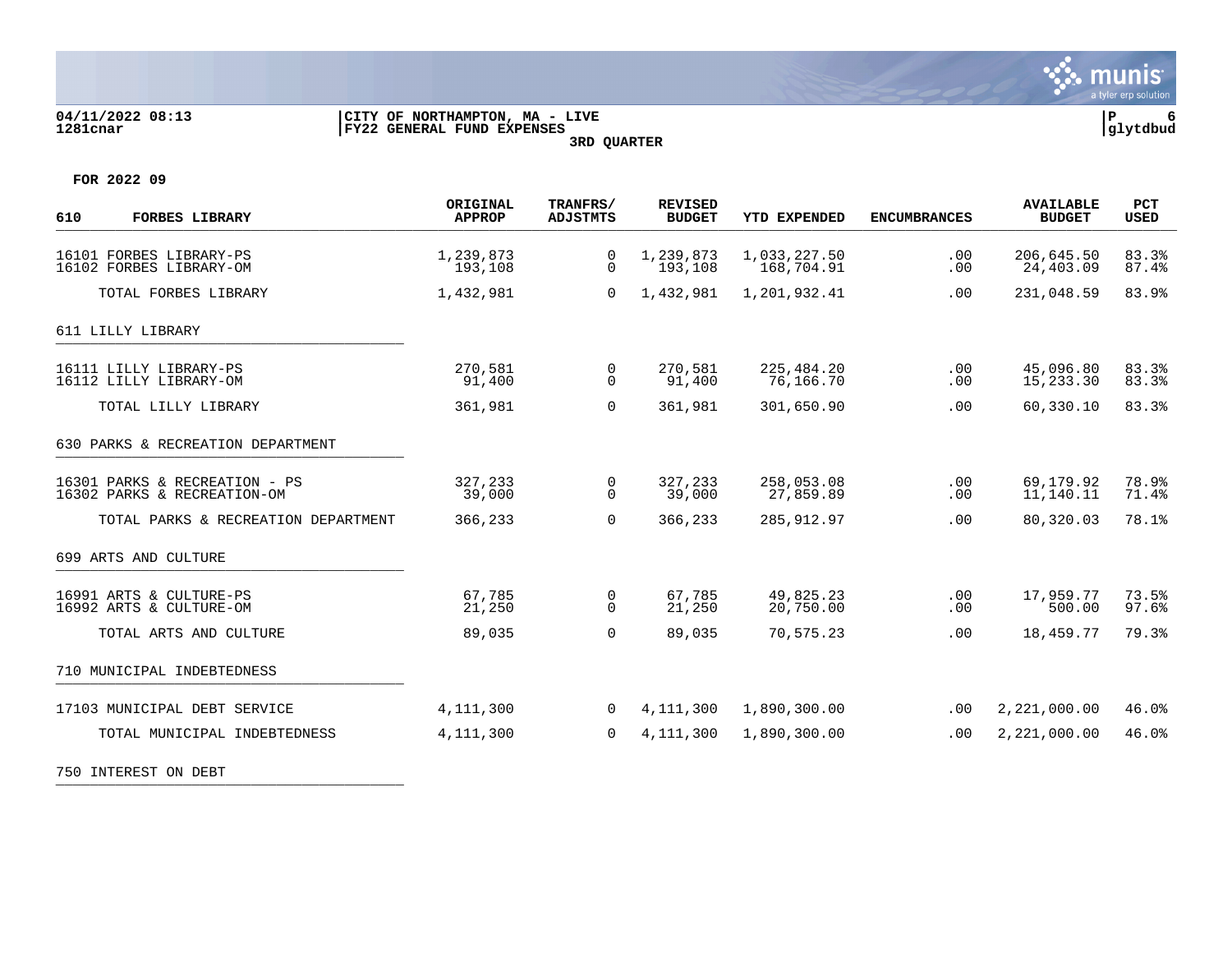

### **04/11/2022 08:13 |CITY OF NORTHAMPTON, MA - LIVE |P 7 1281cnar |FY22 GENERAL FUND EXPENSES |glytdbud 3RD QUARTER**



**FOR 2022 09**

| 750<br>INTEREST ON DEBT                                              | ORIGINAL<br><b>APPROP</b> | TRANFRS/<br><b>ADJSTMTS</b> | <b>REVISED</b><br><b>BUDGET</b> | YTD EXPENDED             | <b>ENCUMBRANCES</b> | <b>AVAILABLE</b><br><b>BUDGET</b> | <b>PCT</b><br><b>USED</b> |
|----------------------------------------------------------------------|---------------------------|-----------------------------|---------------------------------|--------------------------|---------------------|-----------------------------------|---------------------------|
| 17503 INTEREST ON MUNICIPAL DEBT                                     | 950,324                   | $\mathbf 0$                 | 950,324                         | 550,655.42               | .00                 | 399,668.58                        | 57.9%                     |
| TOTAL INTEREST ON DEBT                                               | 950,324                   | $\mathbf 0$                 | 950,324                         | 550,655.42               | .00                 | 399,668.58                        | 57.9%                     |
| 911 CONTRIBUTORY RETIREMENT                                          |                           |                             |                                 |                          |                     |                                   |                           |
| 19111 CONTRIBUTORY RETIREMENT-PS<br>19112 CONTRIBUTORY RETIREMENT-OM | 6,835,018<br>10,000       | 0<br>$\mathbf 0$            | 6,835,018<br>10,000             | 6,815,794.00<br>.00      | .00<br>.00          | 19,224.00<br>10,000.00            | 99.7%<br>.0%              |
| TOTAL CONTRIBUTORY RETIREMENT                                        | 6,845,018                 | $\mathbf 0$                 | 6,845,018                       | 6,815,794.00             | .00                 | 29,224.00                         | 99.6%                     |
| 912 WORKERS' COMP INSURANCE                                          |                           |                             |                                 |                          |                     |                                   |                           |
| 19121 WORKERS'<br>COMP INSURANCE<br>19122 WORKERS'<br>COMP INSURANCE | 465,281<br>237,298        | 0<br>$\Omega$               | 465,281<br>237,298              | 462,623.00<br>239,952.00 | .00<br>.00          | 2,658.00<br>$-2,654.00$           | 99.4%<br>101.1%           |
| TOTAL WORKERS'<br>COMP INSURANCE                                     | 702,579                   | $\overline{0}$              | 702,579                         | 702,575.00               | .00                 | 4.00                              | 100.0%                    |
| 913 UNEMPLOYMENT INSURANCE                                           |                           |                             |                                 |                          |                     |                                   |                           |
| 19131 UNEMPLOYMENT INSURANCE<br>19132 UNEMPLOYMENT INSURANCE         | 100,000<br>10,000         | 30,000<br>$\Omega$          | 130,000<br>10,000               | 14,458.00<br>8,240.00    | .00<br>.00          | 115,542.00<br>1,760.00            | 11.1%<br>82.4%            |
| TOTAL UNEMPLOYMENT INSURANCE                                         | 110,000                   | 30,000                      | 140,000                         | 22,698.00                | .00                 | 117,302.00                        | 16.2%                     |
| 914 MEDICAL INSURANCE                                                |                           |                             |                                 |                          |                     |                                   |                           |
| 19141 MEDICAL INSURANCE                                              | 12,197,937                |                             | 178,640 12,376,577              | 8,711,965.00             | .00                 | 3,664,612.14                      | 70.4%                     |
| TOTAL MEDICAL INSURANCE                                              | 12,197,937                |                             | 178,640 12,376,577              | 8,711,965.00             | .00                 | 3,664,612.14                      | 70.4%                     |
| 919 OTHER EMPLOYEE BENEFITS                                          |                           |                             |                                 |                          |                     |                                   |                           |
| 19191 OTHER EMPLOYEE BENEFITS                                        | 1,566,159                 | $\Omega$                    | 1,566,159                       | 1,163,813.37             | .00                 | 402, 345.63                       | 74.3%                     |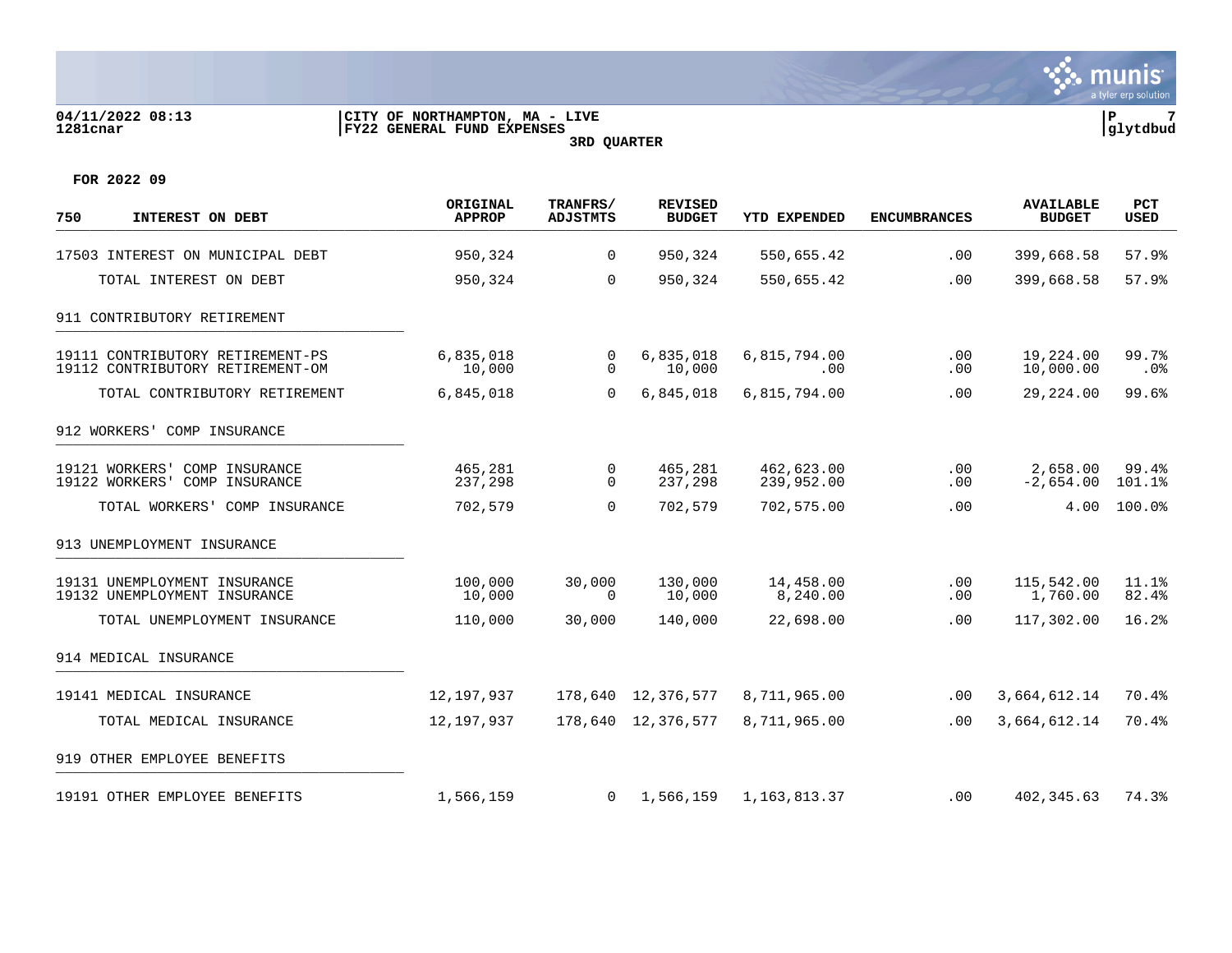# **04/11/2022 08:13 |CITY OF NORTHAMPTON, MA - LIVE |P 8 1281cnar |FY22 GENERAL FUND EXPENSES |glytdbud**



**∵∴** munis a tyler erp solution

**FOR 2022 09**

| 919<br>OTHER EMPLOYEE BENEFITS    | ORIGINAL<br><b>APPROP</b>                         | TRANFRS/<br>ADJSTMTS | <b>REVISED</b><br><b>BUDGET</b> | YTD EXPENDED                                   | <b>ENCUMBRANCES</b> | <b>AVAILABLE</b><br><b>BUDGET</b> | PCT<br><b>USED</b> |
|-----------------------------------|---------------------------------------------------|----------------------|---------------------------------|------------------------------------------------|---------------------|-----------------------------------|--------------------|
| TOTAL OTHER EMPLOYEE BENEFITS     | 1,566,159                                         | $\overline{0}$       | 1,566,159                       | 1,163,813.37                                   | .00                 | 402, 345.63                       | 74.3%              |
| 920 CHERRY SHEET ASSESSMENTS      |                                                   |                      |                                 |                                                |                     |                                   |                    |
| 19202 CHERRY SHEET ASSESSMENTS    | 3,551,319                                         | 44,876               | 3,596,195                       | 2,746,509.00                                   | .00.                | 849,686.00                        | 76.4%              |
| TOTAL CHERRY SHEET ASSESSMENTS    | 3,551,319                                         | 44,876               | 3,596,195                       | 2,746,509.00                                   | .00                 | 849,686.00                        | 76.4%              |
| 925 OTHER ASSESSMENTS             |                                                   |                      |                                 |                                                |                     |                                   |                    |
| 19252 GOVERNMENTAL ASSESSMENTS    | 27,122                                            | $-27,122$            | 0                               | .00                                            | .00                 | .00                               | .0%                |
| TOTAL OTHER ASSESSMENTS           | 27,122                                            | $-27,122$            | $\Omega$                        | .00                                            | .00.                | .00.                              | .0%                |
| 930 CAPITAL IMPROVEMENTS          |                                                   |                      |                                 |                                                |                     |                                   |                    |
| 19303 CAPITAL IMPROVEMENTS        | 407,500                                           |                      | 14,898,373 15,305,873           | 3,734,848.95                                   |                     | 449, 923.09 11, 121, 100.52       | 27.3%              |
| TOTAL CAPITAL IMPROVEMENTS        | 407,500                                           |                      | 14,898,373 15,305,873           | 3,734,848.95                                   |                     | 449, 923.09 11, 121, 100.52       | 27.3%              |
| 943 RESERVE FOR PERSONNEL         |                                                   |                      |                                 |                                                |                     |                                   |                    |
| 19491 RESERVE FOR PERSONNEL       | 100,000                                           | $\overline{0}$       | 100,000                         | 101,156.12                                     | .00                 | $-1, 156, 12$ 101.2%              |                    |
| TOTAL RESERVE FOR PERSONNEL       | 100,000                                           | $\Omega$             | 100,000                         | 101,156.12                                     | .00                 | $-1, 156.12$ 101.2%               |                    |
| 945 GENERAL LIABILITY INS.        |                                                   |                      |                                 |                                                |                     |                                   |                    |
| 19452 GENERAL LIABILITY INSURANCE | 651,970                                           | $\overline{0}$       | 651,970                         | 646,892.00                                     | .00                 | 5,078.00                          | 99.2%              |
| TOTAL GENERAL LIABILITY INS.      | 651,970                                           | $\Omega$             | 651,970                         | 646,892.00                                     | .00                 | 5,078.00                          | 99.2%              |
| GRAND TOTAL                       |                                                   |                      |                                 | 60,809,397 16,300,593 77,109,990 46,967,514.63 | 449.923.09          | 29,692,551.86                     | 61.5%              |
|                                   | ** END OF REPORT - Generated by Charlene Nardi ** |                      |                                 |                                                |                     |                                   |                    |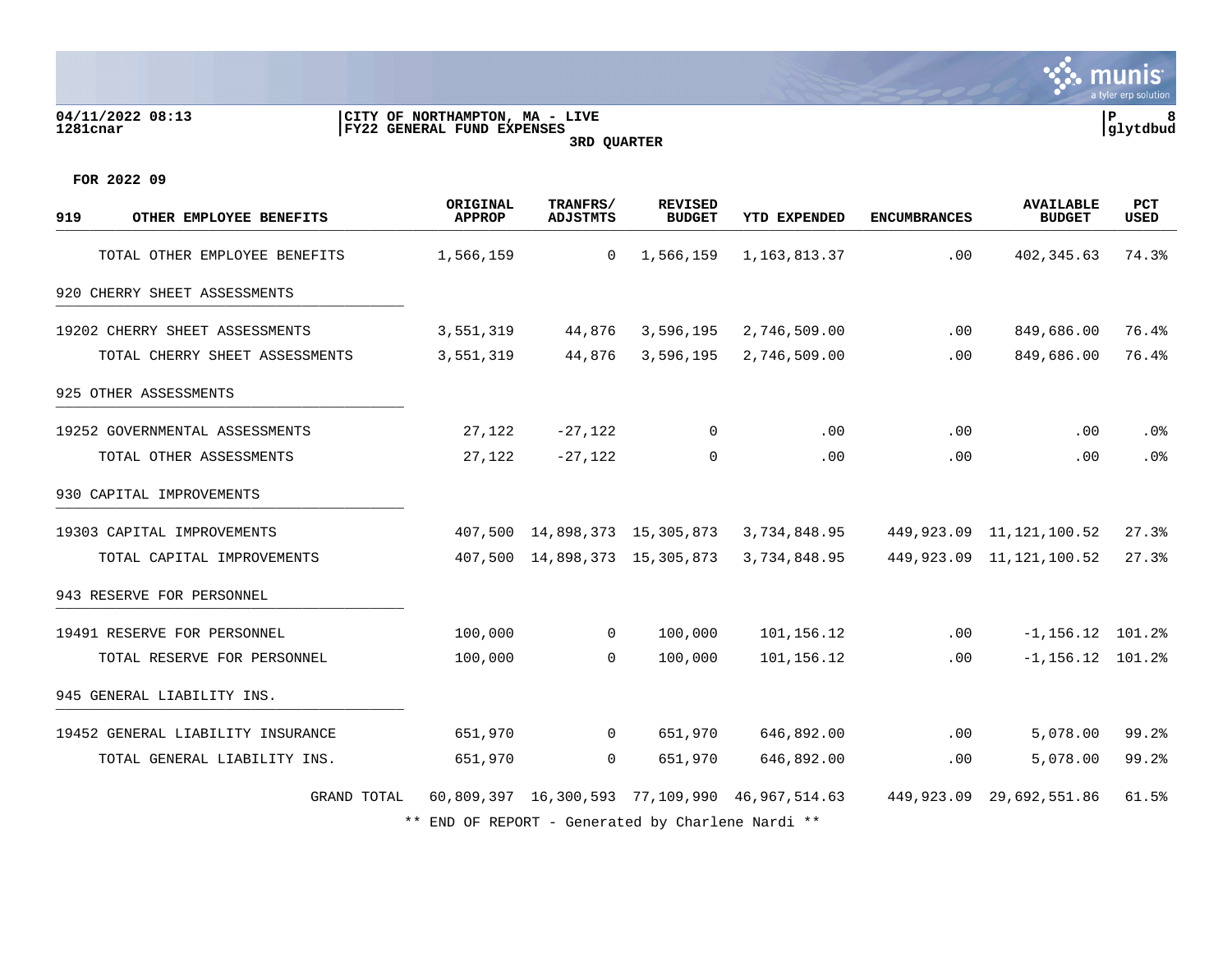**04/11/2022 08:13 |CITY OF NORTHAMPTON, MA - LIVE |P 9 1281cnar |FY22 GENERAL FUND EXPENSES |glytdbud 3RD QUARTER**



**REPORT OPTIONS**  \_\_\_\_\_\_\_\_\_\_\_\_\_\_\_\_\_\_\_\_\_\_\_\_\_\_\_\_\_\_\_\_\_\_\_\_\_\_\_\_\_\_\_\_\_\_\_\_\_\_\_\_\_\_\_\_\_\_\_\_\_\_\_\_\_\_\_\_\_\_\_\_\_\_\_\_\_\_\_\_\_\_\_\_\_\_\_\_\_\_\_\_\_\_\_\_\_\_\_\_\_\_\_\_\_\_\_\_\_\_\_\_\_\_\_\_\_\_\_\_\_\_\_\_\_\_\_\_\_\_\_\_

Field # Total Page Break<br>3 Y N Sequence 1 3 Y N<br>Sequence 2 9 Y N Sequence 2 9 9 Y N<br>Sequence 3 0 N N Sequence 3 0 N N<br>Sequence 4 0 N N  $Sequence 4$ Report title: FY22 GENERAL FUND EXPENSES Includes accounts exceeding 0% of budget. Print totals only: Y Y Year/Period: 2022/ 9 Print Full or Short description: F Print MTD Version: N Print full GL account: N<br>Format type: 1 Format type: 1 Roll projects to object: N<br>
Double space: N<br>
Carry forward code: 1  $Carry$  forward code:  $1$ Suppress zero bal accts: Y Include requisition amount: N Print Revenues-Version headings: N Print revenue as credit: Y Print revenue budgets as zero: N Include Fund Balance: N Print journal detail: N From Yr/Per: 2021/ 1 To Yr/Per: 2021/ 1 Include budget entries: Y Incl encumb/liq entries: Y Sort by JE # or PO #: J Detail format option: 1 Include additional JE comments: N Multiyear view: D Amounts/totals exceed 999 million dollars: N Find Criteria<br>Field Name Fiel Field Value Fund 0100<br>FUNCTION <>3 FUNCTION DEPARTMENT DOE BUDGET CAT LOCATION CURR/GRANT GRADE Character Code Org **Object** Project Account type Expense